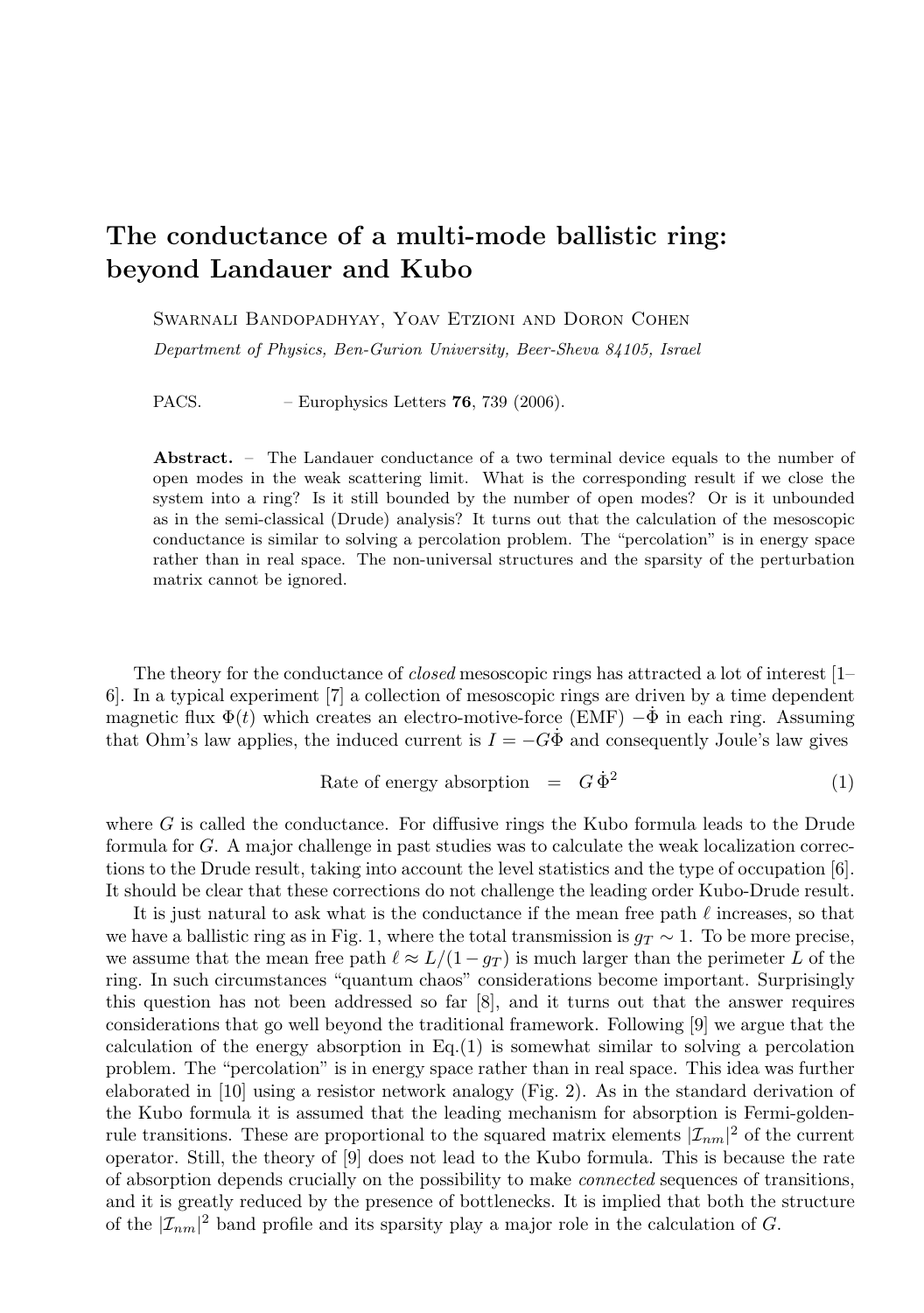The outline of this Letter is as follows: (a) We define a model example for which the analysis is carried out; (b) We make a distinction between the Landauer, the Drude and the actual mesoscopic conductance. (c) We calculate the matrix elements of the current operator; (d) We define an "averaging" procedure that allows the calculation of G. The result of the calculation is contrasted with that of the conventional Kubo approach.

We regard the ballistic ring (Fig.1) as a set of  $M$  open modes, and a small scattering region that is characterized by its total transmission  $g<sub>T</sub>$ . To be specific we adopt a convenient network model where all the bonds  $(a = 1, 2, ..., M)$  have similar length  $L_a \sim L$ . The scattering is described by

$$
\mathbf{S} = \begin{pmatrix} \epsilon \exp\left(i2\pi \frac{ab}{\mathcal{M}}\right) & \sqrt{1 - \mathcal{M}\epsilon^2} \delta_{a,b} \\ \sqrt{1 - \mathcal{M}\epsilon^2} \delta_{a,b} & -\epsilon \exp\left(-i2\pi \frac{ab}{\mathcal{M}}\right) \end{pmatrix} \tag{2}
$$

The transitions probability matrix  $g$  is obtained by squaring the absolute values of the  $S$ matrix elements. It is composed of a reflection matrix  $[g^R]_{a,b} = \epsilon^2$  and a transmission matrix  $[g^T]_{a,b} = (1 - \mathcal{M}\epsilon^2)\delta_{a,b}$ . The total transmission is  $g_T = 1 - \mathcal{M}\epsilon^2$ . If the system were open as in Fig.1c. then its Landauer conductance would be

$$
G_{\text{Landauer}} = \frac{e^2}{2\pi\hbar} \sum_{a,b} [\mathbf{g}^T]_{a,b} = \frac{e^2}{2\pi\hbar} \mathcal{M} g_T \tag{3}
$$

If we had a closed ring and we could assume that there is no quantum interference within the bonds, then we could use the multimode conductance formula of Ref. [8]

$$
G_{\text{Drude}} = \frac{e^2}{2\pi\hbar} \sum_{a,b} \left[ 2g^T / (1 - g^T + g^R) \right]_{a,b} = \frac{e^2}{2\pi\hbar} \mathcal{M} \frac{g_T}{1 - g_T} \tag{4}
$$

The first expression can be derived in various ways: Boltzmann picture formalism; semiclassical Kubo formalism; or quantum Kubo calculation that employs a diagonal approximation. In order to get the specific result for our network model we had to invert the matrix  $(1 - g^T + g^R)$ . We see that in the limit  $g_T \to 1$  the semiclassical  $G_{\text{Drude}}$  is unbounded, while  $G_{\text{Landauer}}$  is bounded by the number of open modes.

Our objective is to find the conductance of the closed ring in circumstances such that the motion inside the ring is essentially coherent (quantum interference within the bonds is not ignored): As in the traditional linear response theory (LRT) it is assumed that the level broadening  $\Gamma$  is larger compared with the mean level spacing, but otherwise very small semiclassically. On the other hand, in contrast to LRT, we assume "mesoscopic circumstance", meaning that the environmentally-induced relaxation is very slow compared with the EMFinduced rate of transitions. An extensive discussion of these conditions can be found in [9]. The calculation of  $G$  is done using the formula

$$
G = \pi \hbar \varrho_F^2 \times \langle \langle |{\mathcal{I}}_{nm}|^2 \rangle \rangle = \frac{e^2}{2\pi \hbar} \times 2\mathcal{M}^2 \langle \langle |I_{nm}|^2 \rangle \rangle \equiv \frac{e^2}{2\pi \hbar} \times 2\mathcal{M}^2 \mathsf{g}
$$
(5)

where  $\rho_F$  is the density of states at the Fermi energy, and  $\mathcal{I}_{nm}$  are the matrix elements of the current operator. For our network system  $\rho_F = \mathcal{M}L/(\pi\hbar v_F)$ , where  $v_F$  is the Fermi velocity. Furthermore it is convenient to write  $\mathcal{I}_{nm} = -i(ev_F/L)I_{nm}$  so as to deal with real dimensionless quantities, leading to the second expression. Eq.(5) would be the Kubo formula if  $\langle\langle...\rangle\rangle$  stood for a simple algebraic average. But in view of the percolation-like nature of the energy absorption process, the definition of  $\langle\langle...\rangle\rangle$  involves a more complicated "averaging" procedure that will be discussed and developed later.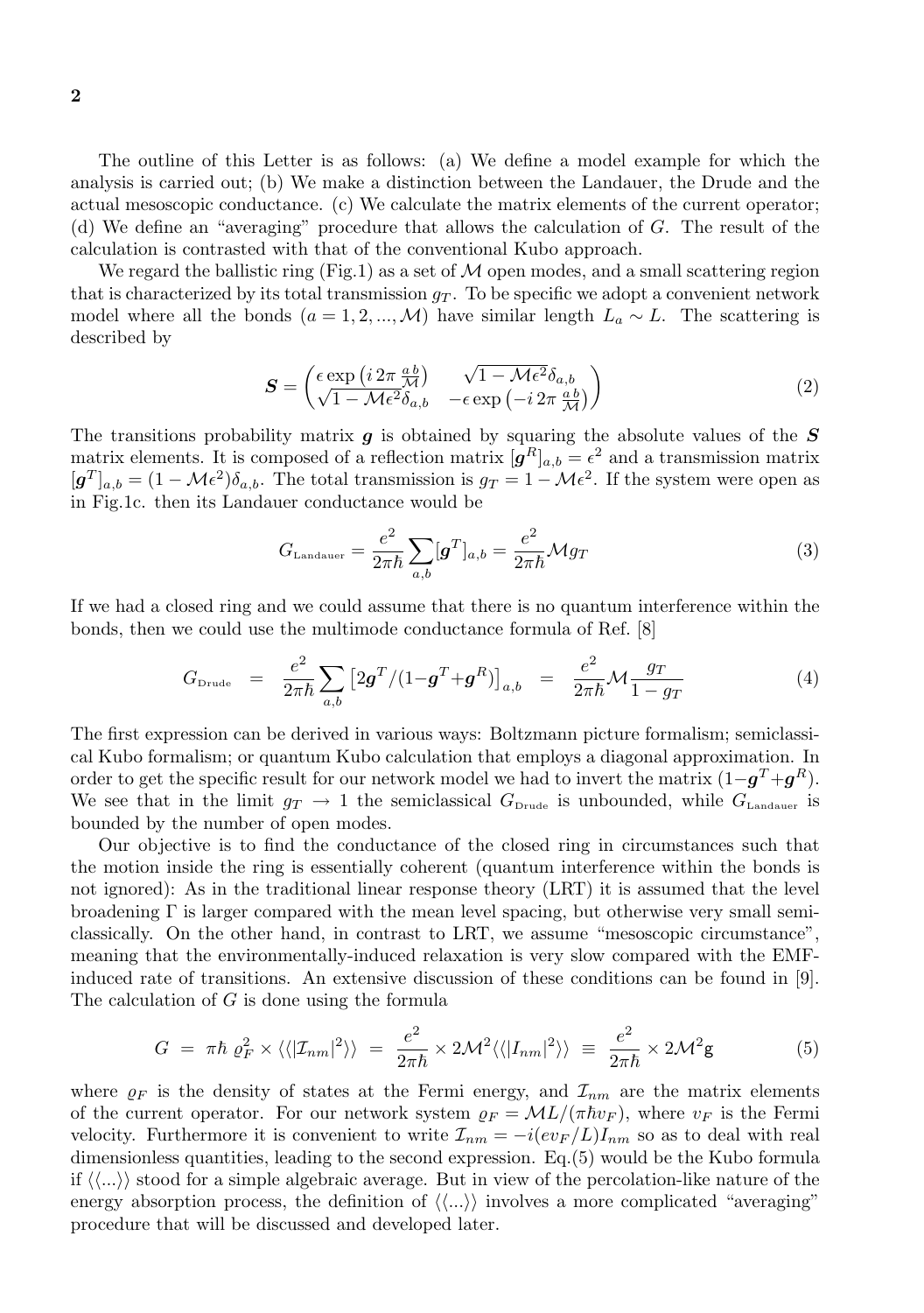The eigenstates: Our model system, in the absence of driving, is time reversal symmetric. Consequently the unperturbed eigenfunctions can be chosen as real

$$
|\psi\rangle = \sum_{a} A_a \sin(kx + \varphi_a) \otimes |a\rangle.
$$
 (6)

For a given  $g_T$  we can find numerically the eigenvalues and the eigenstates, thus obtaining a table  $(k_n, \varphi_a^{(n)}, A_a^{(n)})$  with  $n =$  level index. In the limit of small  $\epsilon$  it is not difficult to derive the expressions

$$
k_n \approx \left(2\pi \times \text{integer} \pm \frac{1}{\sqrt{\mathcal{M}}} \epsilon\right) \frac{1}{L_a} \tag{7}
$$

$$
\varphi_a^{(n)} \approx -\frac{\pi a^2}{\mathcal{M}} - \frac{1}{2}kL_a + \begin{cases} \pi/4\\ 3\pi/4 \end{cases}
$$
 (8)

The numerical results over the whole range of  $g_T$  values are presented in Fig. 3. By normalization we have  $\sum_a (L_a/2)A_a^2 \approx 1$ . The degree of ergodicity of a wavefunctions is characterized by the participation ratio:

$$
PR \equiv \left[\sum_{a} \left(\frac{L_a}{2} A_a^2\right)^2\right]^{-1} \approx 1 + \frac{1}{3} (1 - g_T) \mathcal{M}
$$
\n(9)

The approximation in the last equality is based on the following observations: By definition we have PR  $\approx$  1 for a wavefunction which is localized on one bond, while PR  $\sim$  M for an ergodic wavefunction. In the trivial regime  $(1 - g_T) \ll 1/M$  the eigenstates are like those of a reflectionless ring, with PR  $\sim 1$ . Once  $(1 - g_T)$  becomes larger compared with  $1/M$ , first order perturbation theory breaks down, and the mixing of the levels is described by a Wigner Lorentzian. The analysis is completely analogous to that of the single mode case in Ref. [9], and leads to PR  $\propto (1 - g_T)\mathcal{M}$ . This is confirmed by the numerical analysis (Fig. 4). In practice we have found that the proportionality constant is roughly 1/3. Our interest is focused in the non-trivial ballistic regime

$$
1/M \ll (1 - g_T) \ll 1 \tag{10}
$$

where we have strong mixing of levels (PR  $\gg$  1), but still the mean free path  $\ell \approx L/(1 - g_T)$ is very large compared with the ring's perimeter  $(\ell \gg L)$ . It is important to realize that in this regime we do not have "quantum chaos" ergodicity. Rather we have  $PR \ll M$  meaning that the wavefunctions occupy only a small fraction of the classically accessible phase space.

**The matrix elements:** The current operator I is the symmetrized version of  $e\hat{v}\delta(\hat{x}-x_0)$ , where  $\hat{v}$  and  $\hat{x}$  are the velocity and the position operators respectively. The section through which the current is measured is arbitrary and we simply take  $x_0 = +0$ . Given a set of eigenstates, it is straightforward to calculate the matrix elements of the current operator (Fig. 5), and to get insight into their statistical properties (e.g. Fig. 6). The scaled matrix elements are

$$
I_{nm} \approx \sum_{a} \frac{L_a}{2} A_a^{(n)} A_a^{(m)} \sin(\varphi_a^{(n)} - \varphi_a^{(m)}) \tag{11}
$$

Needless to say that small PR of wavefunctions implies sparsity of  $I_{nm}$ . It is also worthwhile to point out that there are several extreme cases that allow simple estimates: The case where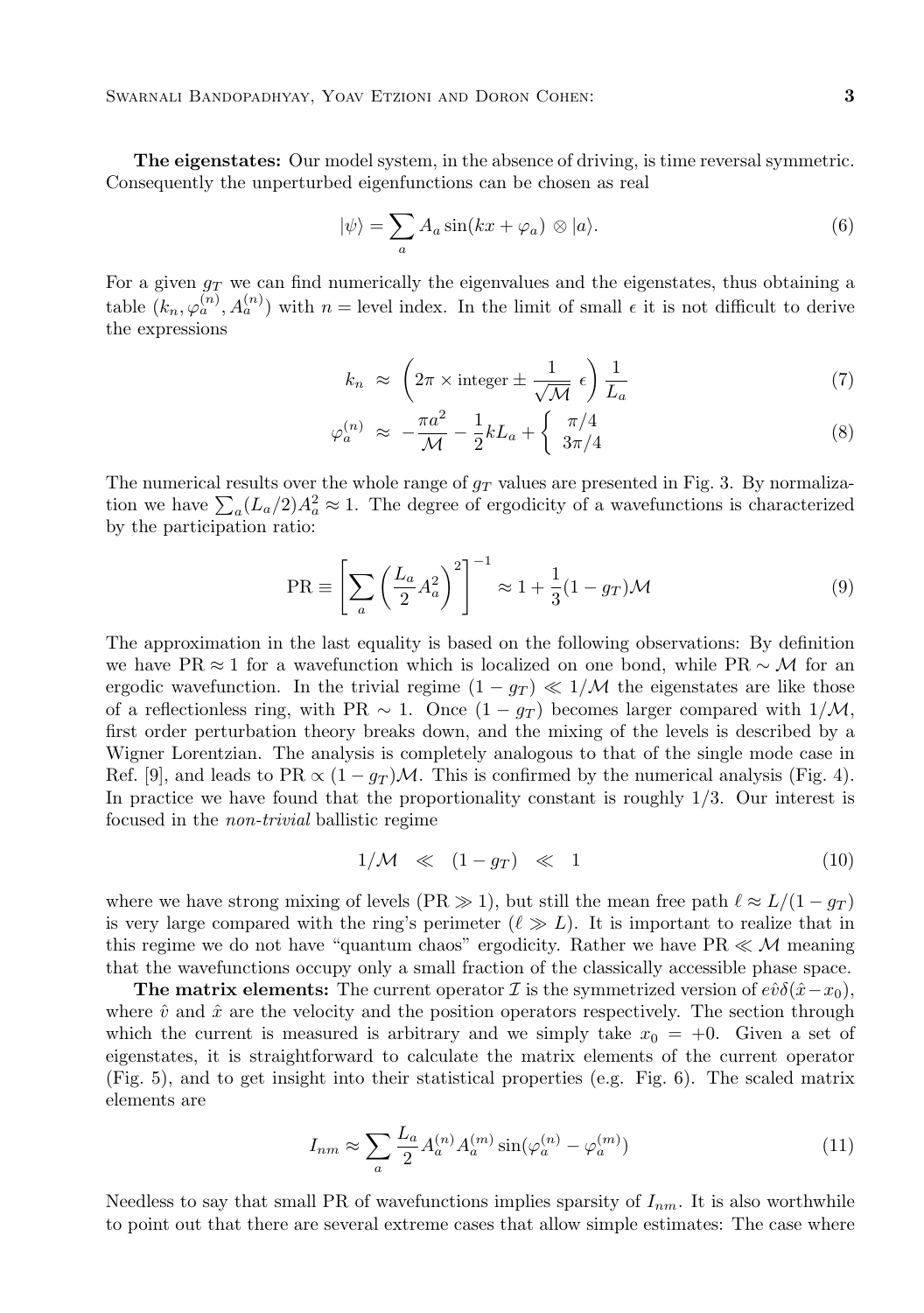n and m are localized on different bonds leading to  $|I_{nm}|^2 = 0$ ; The case where n and m are nearly degenerate states localized on the same wire leading to  $|I_{nm}|^2 = 1$ ; The case where *n* and *m* are ergodic and uncorrelated leading to  $|I_{nm}|^2 \approx 1/(2\mathcal{M})$ ; Irrespective of this, it is clear that by normalization the maximal value that can be obtained is  $|I_{nm}|^2 = 1$ .

Landauer? Drude? From Eq.(5) and the above discussion we deduce that

$$
G\Big|_{\text{ergodic}} = \frac{e^2}{2\pi\hbar} \mathcal{M}
$$
\n(12)

$$
G\Big|_{\text{maximal}} = \frac{e^2}{2\pi\hbar} 2\mathcal{M}^2 \tag{13}
$$

The first expression suggests agreement with the Landauer result if we had complete "quantum chaos" ergodicity, while Eq.(13) implies a necessary condition for a correspondence with the semiclassical result Eq.(4):

$$
\frac{1}{1 - g_T} \ll \mathcal{M} \tag{14}
$$

This can be rephrased by saying that the ballistic time  $t_{cl} = (1 - g_T)^{-1} \times (L/v_F)$  should be much smaller compared with the Heisenberg time  $t_H = \mathcal{M} \times (L/v_F)$ . In fact it has been argued [9], on the basis of a diagonal approximation, that semiclassical correspondence is indeed realized in the 'Kubo calculation". By "Kubo calculation" we mean Eq.(5) with algebraic average over the near diagonal matrix elements of  $|I_{nm}|^2$ . The Kubo calculation might have a physical validity in the presence of a strong relaxation process that suppresses the quantum nature of the dynamics. See [9] for a detailed discussion of this point.

**The FGR picture:** The Hamiltonian in the adiabatic basis is  $\mathcal{H} \mapsto E_n \delta_{nm} + \Phi W_{nm}$ where  $W_{nm} = i\hbar\mathcal{I}_{nm}/(E_n-E_m)$ , and  $-\dot{\Phi}$  is the EMF. The FGR transition rate between level *n* and level *m* is proportional to  $|W_{nm}|^2$  multiplied by a broadened  $\delta(E_n - E_m)$  which we call  $F()$ . The effective broadening of the levels reflects either the power spectrum or the non-adiabaticity of the driving. After trivial scaling the dimensionless transition rates are

$$
\mathbf{g}_{nm} = \frac{|I_{nm}|^2}{(n-m)^2} \frac{1}{\gamma} F\left(\frac{n-m}{\gamma}\right) \tag{15}
$$

The dimensionless broadening parameter  $\gamma$  is identical with  $\Gamma/\Delta$  of Ref. [9, 11] and with  $\hbar\omega_0/\Delta$  of Ref. [10], where  $\Delta$  is the mean level spacing. There is an implicit approximation in Eq.(15), namely  $(E_n - E_m)/\Delta \approx (n - m)$ , that underestimates the exceptionally large couplings between pairs of almost degenerated levels. But this is not going to be reflected in the energy absorption rate, since the latter is indifferent(!) to large sparse values.

The calculation of the conductance: Given the transition rates  $g_{nm}$  we want to calculate the rate of energy absorption and hence  $G$  as defined by Eq.(1). It is most convenient to exploit the "resistor network" analogy of Ref.  $[10](\text{Fig. 2}).$  Within this framework g of  $Eq.(5)$  is simply the *resistivity* of the network. The practical numerical procedure is as follows: (i) Cut an N site segment out of the network. (ii) Define a vector  $J_n(n=1..N)$ whose elements are all zero except the first and the last that equal  $J_1 = +J$  and  $J_N = -J$ . (iii) Solve the Kirchhoff equation  $J_n = \sum_m g_{nm}(V_n - V_m)$  for the vector V. (iv) Find the overall resistance of the truncated network  $g_N = J/(V_N - V_1)$ . And finally: (v) Define the resistivity as  $g^{-1} = g_N^{-1}/N$ . For a locally homogeneous network it has been argued in [9] that  $g \approx \langle (1/2) \sum_m (m - n)^2 g_{nm} \rangle$ , where the sum over m reflects the addition of resistors in parallel, and the harmonic average  $\langle\langle ...\rangle$  reflects the addition of resistors in series. This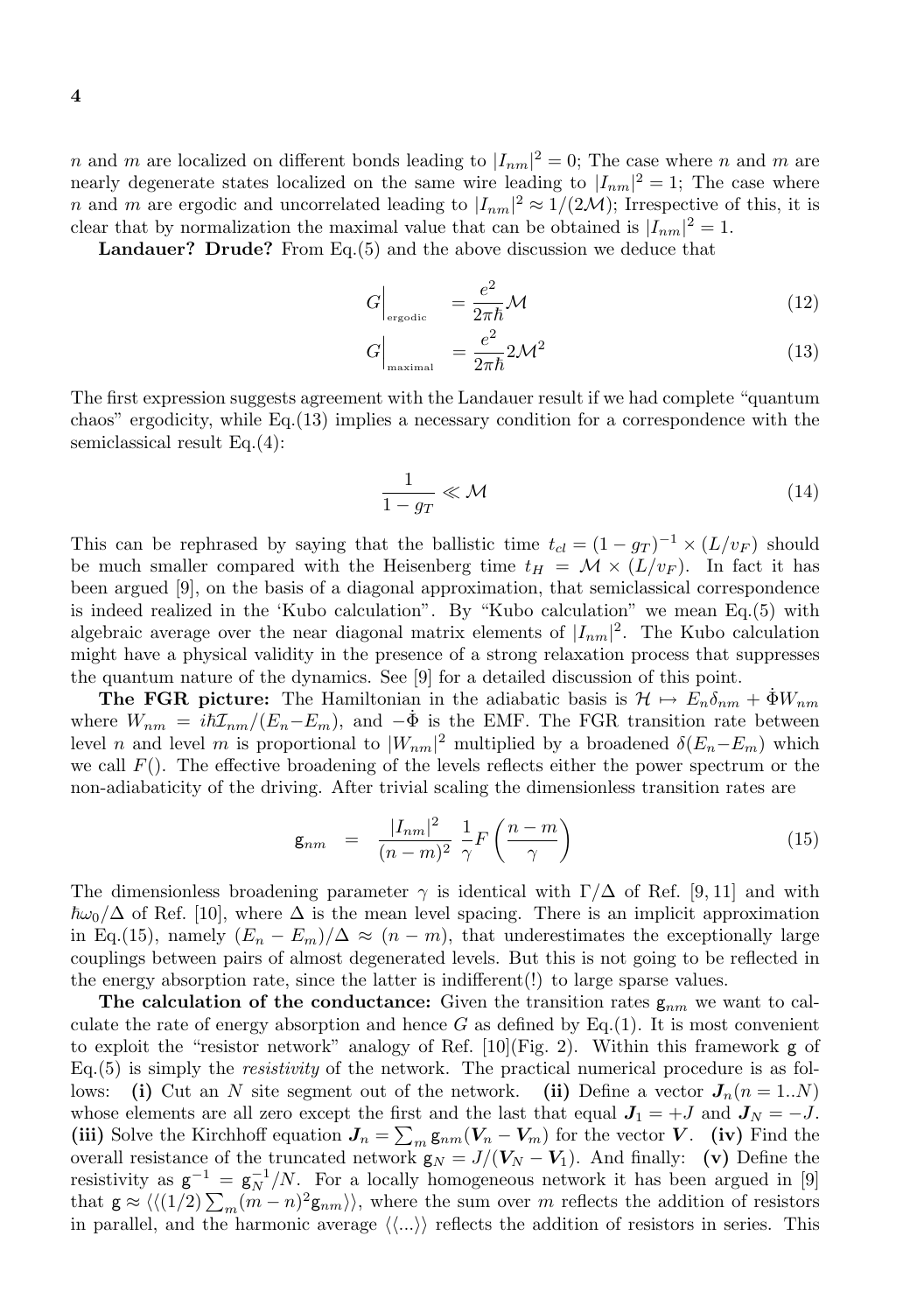expression can be written simply as  $g = \langle \langle |I_{nm}|^2 \rangle \rangle$ , with the implicit understanding that the harmonic average is taken over the near diagonal elements of the  $\gamma$ -smoothed  $|I_{nm}|^2$  matrix.

Numerical results: The results of the calculation are presented in Figs. 7-8. The calculation has been done numerically using the resistor network procedure that has been explained in the previous paragraph. We did not to rely on the harmonic average approximation because there are prominent structures (notably the strongly coupled nearly degenerate levels) that make it a-priori questionable. However from the numerics it turns out (not displayed) that the harmonic average is doing quite well. We mention this fact because it gives an insight for the numerical results which are displayed in Fig. 7.

Our numerical results suggest that typically  $G < G_{\text{Landauer}}$ . For an optimal value of  $\gamma$ , such that G is maximal, it seems that we still have  $G \lesssim G_{\text{Landauer}}$ . It is too difficult to figure out the numerical prefactor which is involved in the latter inequality (Fig. 8). Our conjecture is that this inequality is true in general (disregarding the prefactor which is of order 1). We did not find a mathematical argument to establish this conjecture, except the very simple case of a single mode ballistic ring [9] where the calculations of G can be done analytically.

Conclusions: In this Letter we have studied the mesoscopic conductance of a ballistic ring with mean free path  $\ell \gg L$ . The specific calculation has been done for a network model, but all its main ingredients are completely *generic*. Ballistic rings with  $\ell \gg L$  are not typical "quantum chaos" systems. Their eigenfunctions are not ergodic over the whole accessible phase space, and therefore the perturbation matrix  $\mathcal{I}_{nm}$  is highly structured and sparse. Consequently the Kubo formula is no longer valid, and one has to adopt an appropriate "resistor network" procedure in order to calculate the true mesoscopic conductance. However, it should be emphasized that if there is either a very effective relaxation or decoherence process, then the theory that we have discussed does not apply. In the presence of strong environmental influence one can justify, depending on the circumstances [8,9], either the use of the traditional Kubo-Drude result, or the use of the Landauer result.

Acknowledgment: Much of the motivation for this work came from intriguing meetings of DC during 2004-2005 with Michael Wilkinson, who highlighted the open question regarding the feasibility to get  $G > G<sub>Landauer</sub>$  in the case of a multimode closed ring. We also thank Bernhard Mehlig, Tsampikos Kottos and Holger Schanz for inspiring discussions. The research was supported by the Israel Science Foundation (grant No.11/02).

## REFERENCES

- [1] M. Buttiker, Y. Imry and R. Landauer, Phys. Lett. 96A, 365 (1983).
- [2] The Debye relaxation mechanism is discussed by R. Landauer and M. Buttiker, Phys. Rev. Lett. 54, 2049 (1985). M. Buttiker, Phys. Rev. B 32, 1846 (1985).
- [3] The Kubo formula is applied to diffusive rings by Y. Imry and N.S. Shiren, Phys. Rev. B 33, 7992 (1986).
- [4] Y. Gefen and D. J. Thouless, Phys. Rev. Lett. **59**, 1752 (1987).
- [5] M. Wilkinson, J. Phys. A 21 (1988) 4021. M. Wilkinson and E.J. Austin, J. Phys. A 23, L957 (1990).
- [6] A review for the theory of conductance of closed diffusive rings has been written by A. Kamenev and Y. Gefen, Int. J. Mod. Phys. B9, 751 (1995).
- [7] Measurements of conductance of closed diffusive rings are described by B. Reulet M. Ramin, H. Bouchiat and D. Mailly, Phys. Rev. Lett. 75, 124 (1995).
- [8] D. Cohen and Y. Etzioni, J. Phys. A 38, 9699 (2005).
- [9] D. Cohen, T. Kottos and H. Schanz, cond-mat/0505295, J. Phys. A 39, 11755 (2006).
- [10] M. Wilkinson, B. Mehlig and D. Cohen, Europhys. Lett. 75, 709 (2006).
- [11] The Γ issue is best discussed in Section VIII of D. Cohen, Phys. Rev. B 68, 155303 (2003).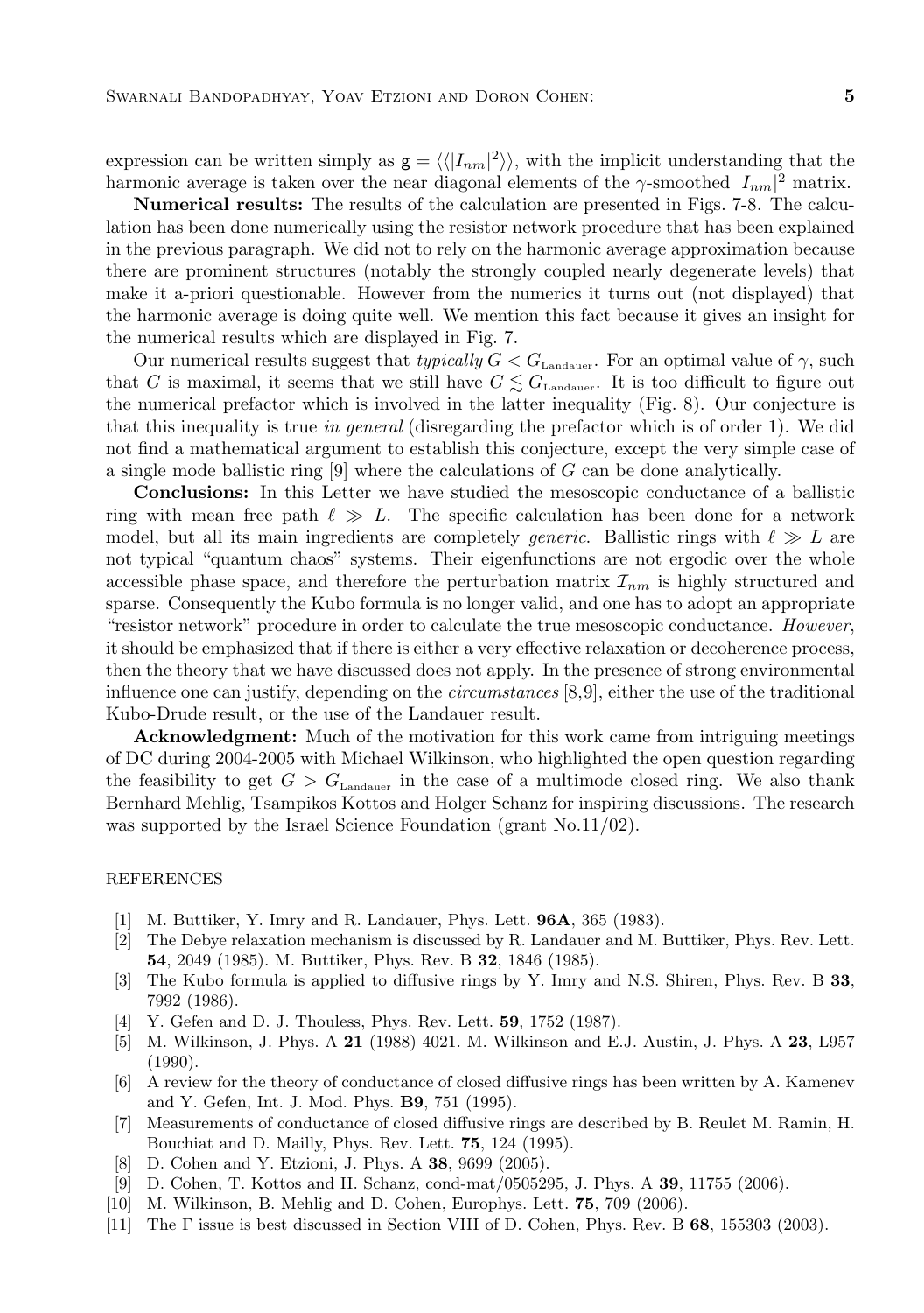

Fig.1: (a) A billiard example for a ballistic ring. The annular region supports M open modes. The electrons are scattered by a small bump. (b) A network model of a ballistic ring. In the numerics the lengths of the M bonds  $(0.9 < L_a < 1.1)$  are chosen in random. The scattering is described by an S matrix. (c) The associated open (leads) geometry which is used in order to define the S matrix and the Landauer conductance.



**Fig.3:** The eigenvalues  $k_n$  within a small energy window around  $k \sim 2000$  are shown as a function of  $1-q_T$ . We consider here a network model with  $M = 50$  bonds. The length of each bond was chosen in random within  $0.9 < L_a < 1.1$ .



Fig.2: The EMF induces diffusion of probability in energy space, and hence absorption of energy. Within the framework of the Fermi golden rule picture the flow of the probability in the multi level system is analogous to the flow of a current via a resistor network. The resistance of each "resistors" corresponds to  $g_{nm}^{-1}$ . The inverse of the diffusion coefficient is re-interpreted as the resistivity of the network. On the right we display a truncated segment, where  $+J$  is the current injected from one end of the network, while  $-J$  is the same current extracted from the other end. The injected current to all the other nodes is zero.



**Fig.4:** For each value of  $g_T$  we calculate the participation ratio (PR) for all the eigenstates. We display (as symbols) the minimum value, the maximum value, and a set of randomly chosen representative values. The solid line is the average PR, while the dotted line is the formula  $PR \approx 1 + \frac{1}{3}(1 - g_T)\mathcal{M}.$